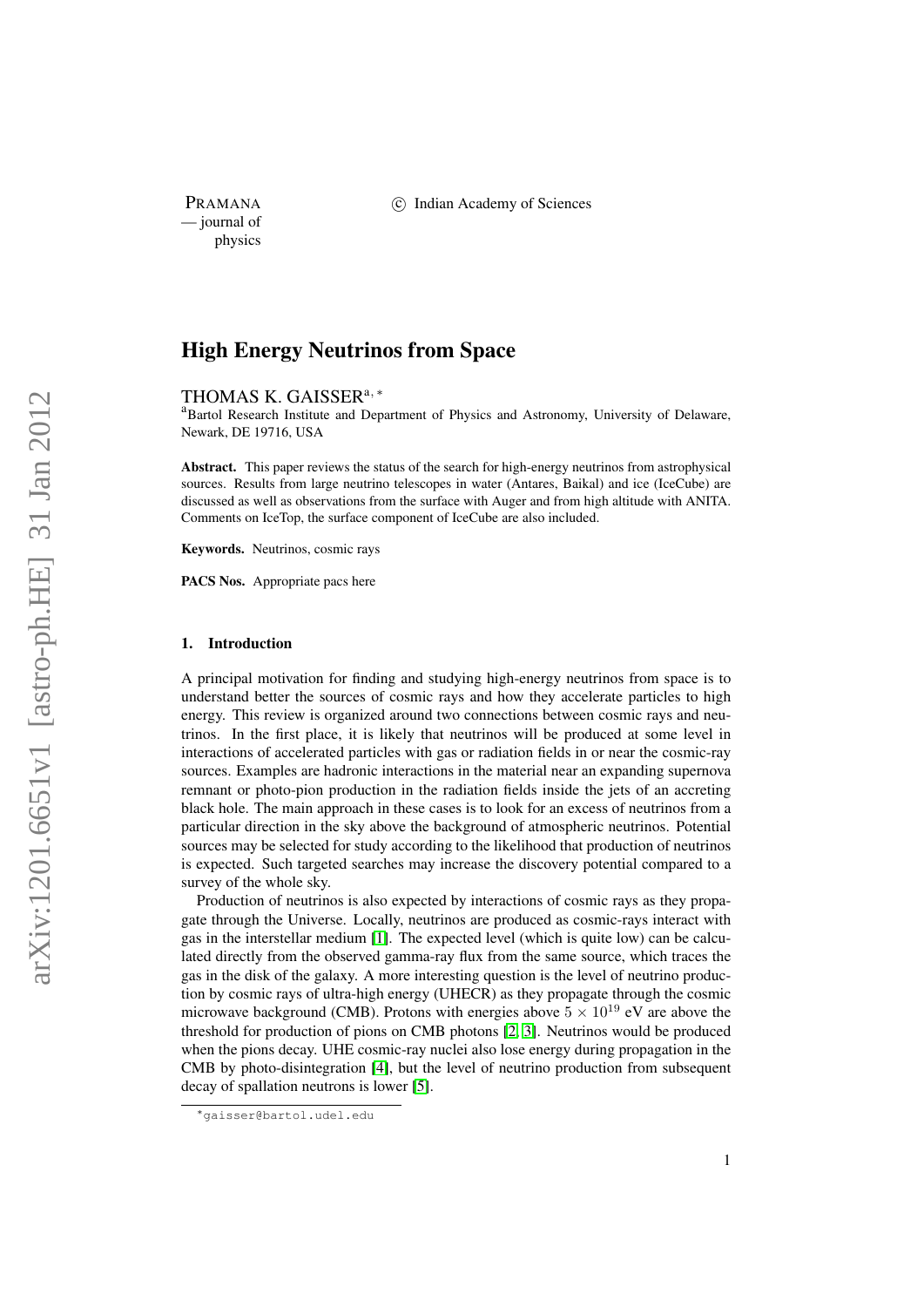*Thomas K. Gaisser*



<span id="page-1-0"></span>Figure 1. Compilation of the primary cosmic-ray spectrum measured by air shower experiments [\[6\]](#page-13-5).

Figure [1](#page-1-0) is a compilation of measurements of the cosmic-ray spectrum at high energy. The spectrum steepens between  $10^{15}$  and  $10^{16}$  eV total energy per particle. This feature, called the knee, may reflect the decrease in the ability of galactic accelerators such as supernova remnants to achieve such high energy. The spectrum flattens again around  $3 \times 10^{18}$  eV = 3 EeV, a feature known as the ankle. It is generally assumed that particles above this energy originate in more powerful extragalactic sources. Finally, the steepening of the spectrum above  $5 \times 10^{19}$  eV is usually assumed to be the effect of expected energy losses during propagation through the CMB. One reason to search for cosmogenic neutrinos associated with propagation through the CMB is to see if this assumption is correct.

| Detector                 | Number of OMs | Enclosed volume | Depth           | <b>Status</b> |
|--------------------------|---------------|-----------------|-----------------|---------------|
|                          |               | (Megatons)      | (m.w.e.)        |               |
| Baikal [7] (NT200+)      | 230           | 10              | 1100-1310       | Operating     |
| AMANDA <sup>[8]</sup>    | 677           | 15              | 1350-1850       | $2000 - 2009$ |
| <b>ANTARES</b> [9]       | 900           | 10              | 2050-2400       | Operating     |
| IceCube [10]             | $5160 + 324$  | 900             | 1350-2280       | Operating     |
| (IceCube DeepCore [11])  | (480)         | (15)            | $(1950 - 2280)$ | Operating     |
| KM3NeT [12]              | $\sim$ 10.000 | km <sup>3</sup> | 2300-3300       | Design study  |
|                          |               | km <sup>3</sup> | 3000-4000       |               |
|                          |               | km <sup>3</sup> | 1400-2400       |               |
| GVD [15] (future Baikal) | $\sim$ 2500   | km <sup>3</sup> | 800-1300        | Design study  |

<span id="page-1-1"></span>Table 1. Parameters of existing and proposed neutrino telescopes ice. Of the total of 5484 OMs in IceCube, 480 are deployed on DeepCore Strings and 324 in IceTop tanks. The three depths listed for KM3NeT correspond to three possible locations, NEMO [\[13\]](#page-14-5), NESTOR [\[14\]](#page-14-6) and Antares [\[9\]](#page-14-0) in that order.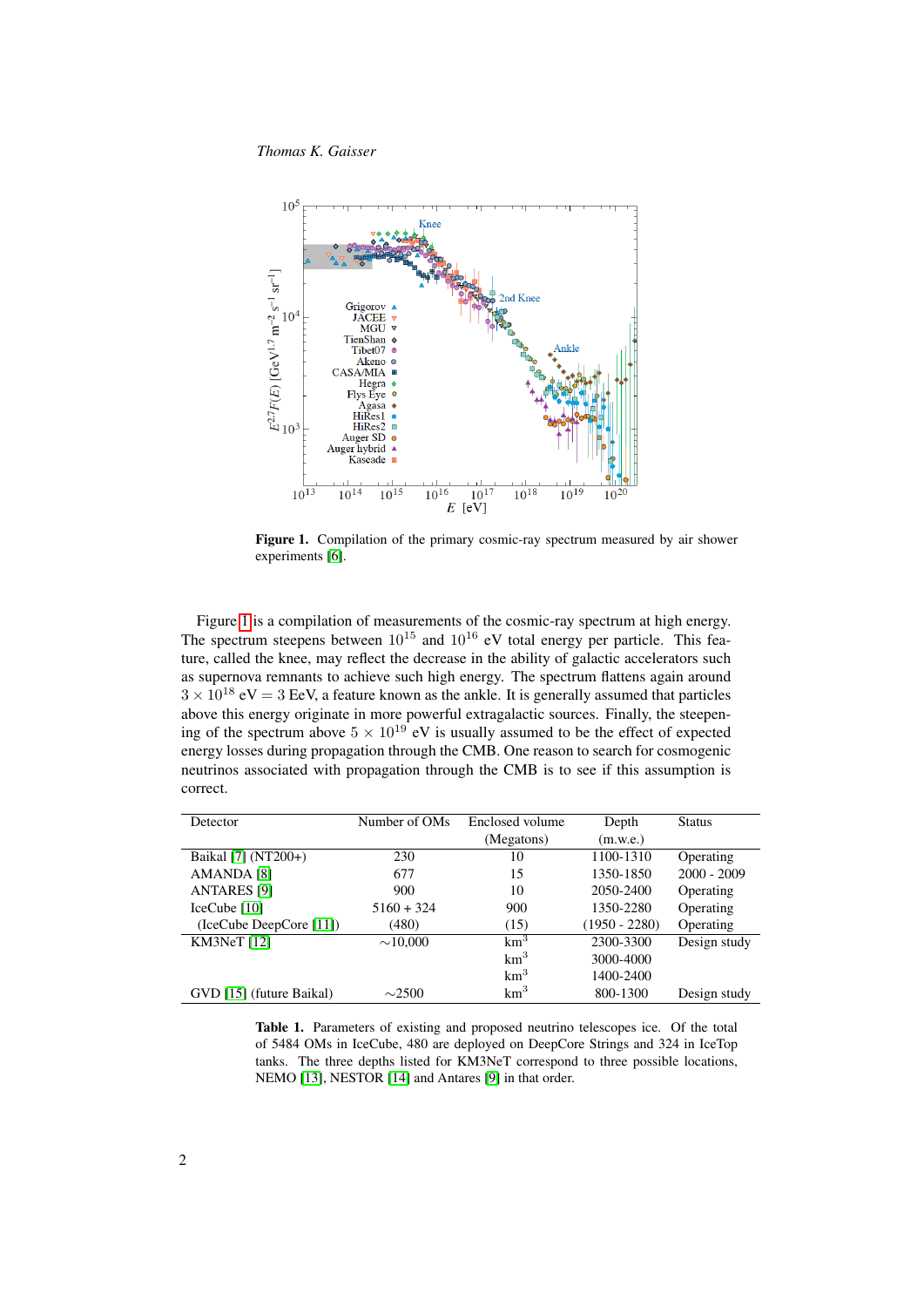# 2. Detectors in ice and water

The operating principle of detectors like IceCube, Antares and Baikal listed in Table [1](#page-1-1) is the same as Super-Kamiokande [\[16\]](#page-14-7) and SNO [\[17\]](#page-14-8): events are reconstructed from times and amplitudes in an array of optical sensors of Cherenkov light from charged particles moving faster than the local speed of light in the detector. The large detectors are, however, much less densely instrumented. Compared to Super-K with 11,000 photomultiplier tubes (PMTs) in 40 kilotons of water, IceCube has 5160 PMTs of half the diameter in a gigaton of ice. The neutrino telescopes are optimized for large target volume with sparse instrumentation to obtain the greatest sensitivity for relatively rare astrophysical neutrinos of high energy.



<span id="page-2-0"></span>Figure 2. Artist's drawing of the IceCube detector [\[18\]](#page-14-9).

IceCube is currently the largest neutrino detector in operation [\[18\]](#page-14-9). Construction at the South Pole was completed at the end of 2010, and the detector has been running since May 20, 2011 with its full complement of 86 strings, each equipped with 60 digital optical modules (DOMs) at depths between 1450 and 2450 m in the ice. Fig. [2](#page-2-0) shows the completed detector, which also includes a surface air shower array of 81 pairs of tanks, each instrumented with two DOMs and fully integrated into the data acquisition system (DAQ) of IceCube. The IceCube DOM includes, in addition to the 25 cm PMT [\[19\]](#page-14-10), a programmable data acquisition board [\[20\]](#page-14-11) that records the amplitude as a function of time produced by photons hitting the photo cathode. Digital signals are sent to the surface where computers build events from physically related signals in the DOMs. Times in individual DOMs are keyed to a single GPS clock on the surface to an accuracy of  $\leq 3$  ns across the entire array including IceTop.

Antares [\[9\]](#page-14-0) is located in the Mediterranean Sea near Toulon. It is the first neutrino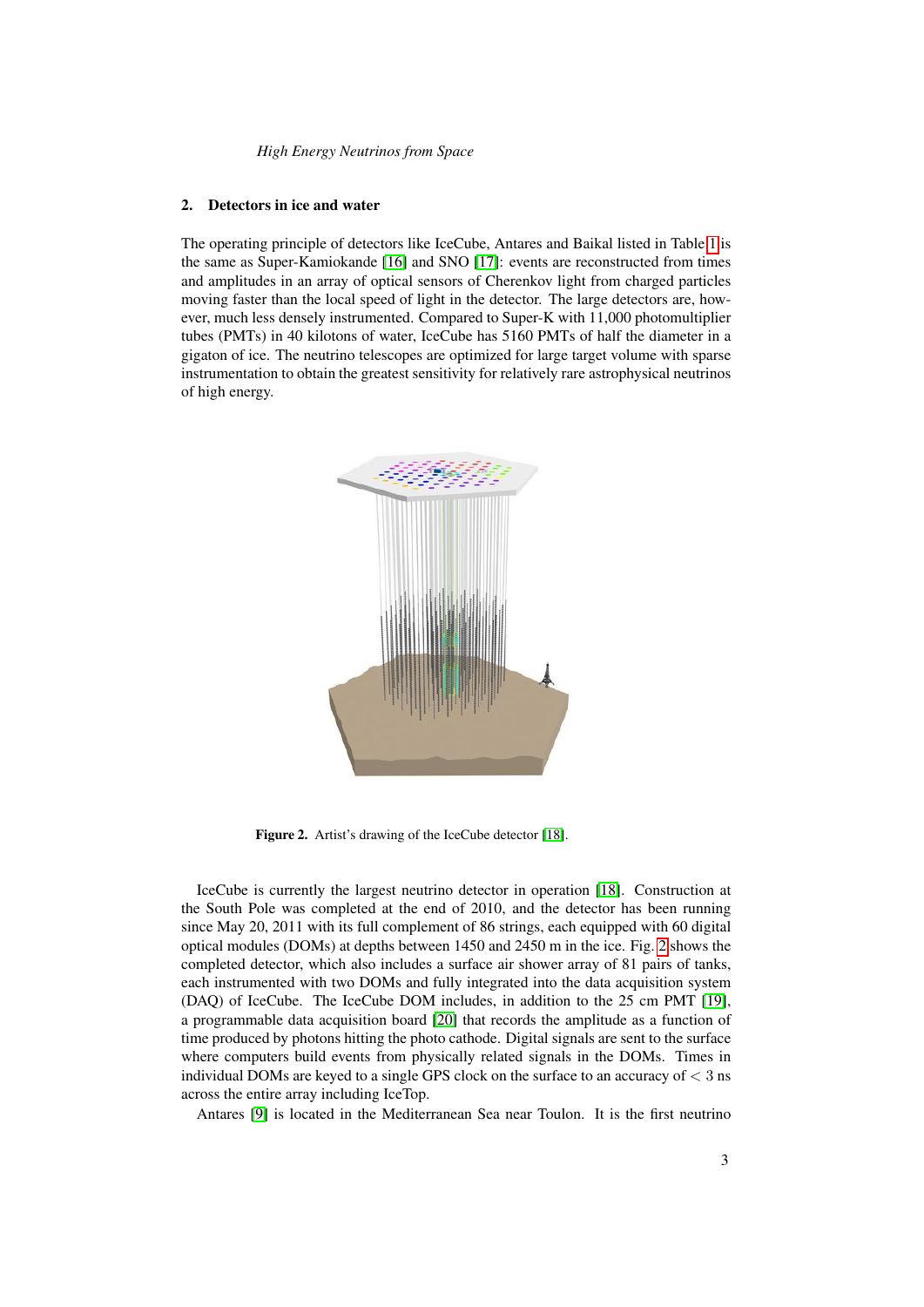detector to operate in the open ocean, which requires deploying lines of optical modules from a ship and continuously monitoring the positions of the sensors as they respond to currents in the water. Antares optical modules are arranged in groups of three so that local coincidence can be used to overcome the relatively high background of bioluminescence. The Baikal detector also operates in a natural body of water, but deployment occurs from the solid ice on the surface of the lake in winter.



<span id="page-3-1"></span>Figure 3. Left: Effective area of an ideal cubic kilometer detector. Right: Response of IceCube (with 59 strings in 2009-10) to three different spectral shapes for muon neutrinos [\[21\]](#page-14-12).

The muon channel is the most favorable in terms of event rate in the TeV range and above because the target volume is enlarged by the charged current interactions of neutrinos outside the detector that produce muons that go through the detector. The most sensitive analysis uses the Earth as a shield against the downward background of cosmicray muons by selecting horizontal and upward moving events. For energies in the TeV range and above, stochastic energy losses by muons become important, and the light produced increases in proportion to the muon energy according to the standard formula [\[6\]](#page-13-5)

$$
\frac{\mathrm{d}E_{\mu}}{\mathrm{d}X} = -a - bE_{\mu}.\tag{1}
$$

<span id="page-3-0"></span>The event rate in this channel is a convolution of the neutrino flux with the neutrino cross section, the detector response and the range of the muon. At high energy the Earth becomes opaque to neutrinos, first for vertically upward neutrinos (∼ 30 TeV) and then for more horizontal events ( $\sim$ PeV). Thus the effective area for  $\nu_\mu$  in the charged current channel is

$$
A_{\text{eff}}(\theta, E_{\nu}) = \epsilon(\theta) A(\theta) P_{\nu}(E_{\nu}, E_{\mu}) \exp{-\sigma_{\nu}(E_{\nu}) N_A X(\theta)}, \qquad (2)
$$

where  $X(\theta)$  is the slant depth (g/cm<sup>2</sup>) along a zenith angle  $\theta > 90^{\circ}$ ,  $N_A$  is Avogadro's number,  $\sigma_{\nu}$  is the neutrino cross section and  $\epsilon(\theta)$  a reconstruction efficiency.

$$
P_{\nu}(E_{\nu}, E_{\mu}) = N_A \int_{E_{\mu}}^{E_{\nu}} dE_{\mu}^* \frac{d\sigma_{\nu}(E_{\nu})}{dE_{\mu}^*} R(E_{\mu}^*, E_{\mu})
$$

is the probability that a muon produced with energy  $E^*_{\mu}$  reaches the detector with energy  $E_{\mu}$  sufficient to trigger the detector. The muon range R is calculated from Eq. [1.](#page-3-0) The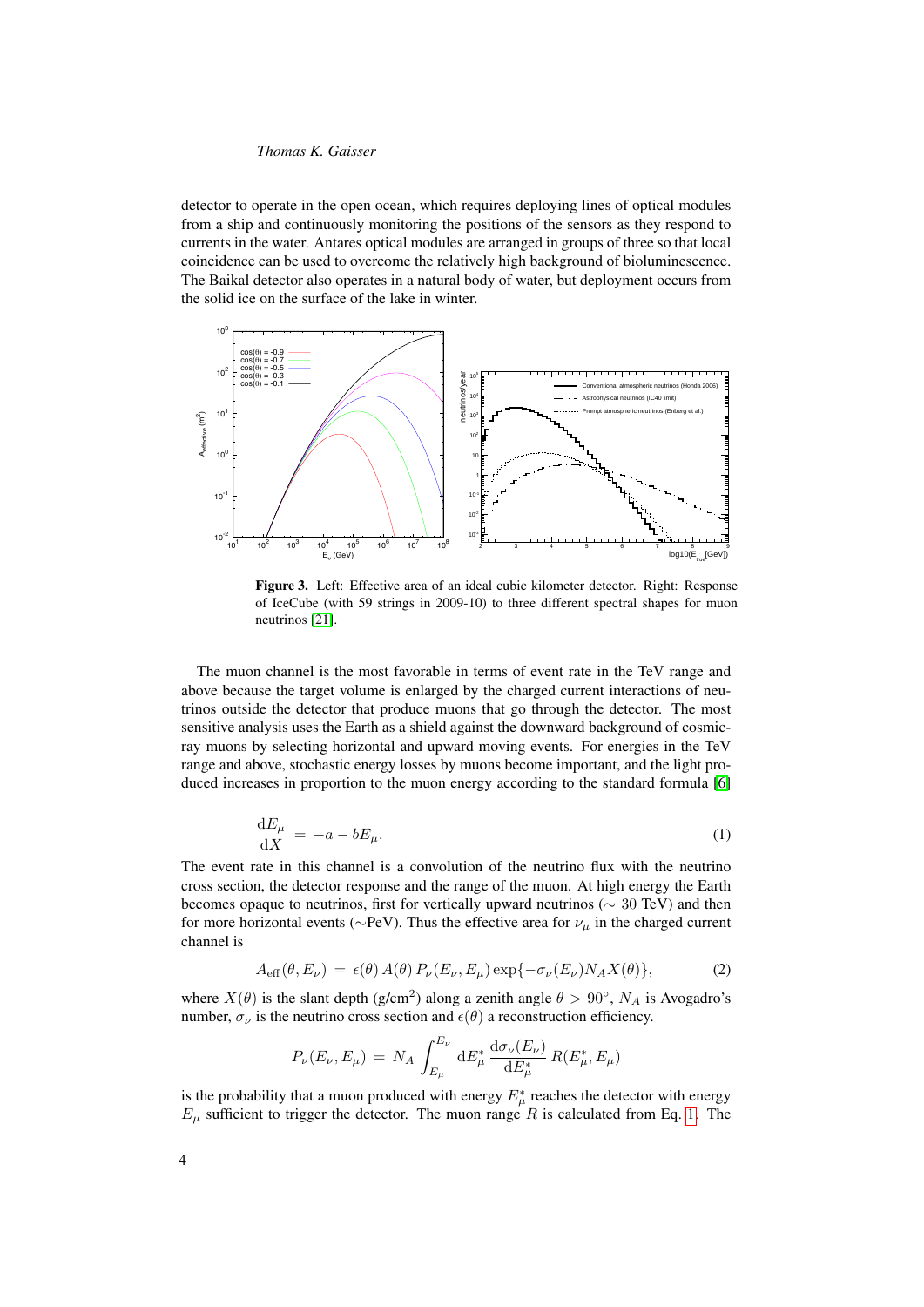left panel of Fig. [3](#page-3-1) shows the  $\nu_{\mu}$  effective area for an ideal cubic kilometer detector with a threshold  $E_{\mu} = 100$  GeV. The neutrino rate is a convolution of effective area with neutrino flux.

In the TeV range and above muons typically pass through the detector, so only a fraction of the muon energy contributes to light in the detector. In this situation, simulations that incorporate the physics of neutrino interactions, of muon energy loss and of ice properties must be used to relate the measured light to the energy of the muon in the detector and thence to the energy of the neutrino. This is done either by convolving an assumed neutrino spectrum with the sequence  $\nu_{\mu} \rightarrow \mu \rightarrow$  observed light, or by an unfolding procedure. An important feature of the analysis is that the distribution of  $\nu_{\mu}$  energies that give rise to a given signal in the detector is different for the steep atmospheric neutrino spectrum from what it would be for a hard spectrum of astrophysical neutrinos. This is illustrated in right panel of Fig. [3,](#page-3-1) which shows the distributions of neutrino energy that correspond respectively to atmospheric neutrinos from decay of pions and kaons, to prompt atmospheric neutrinos from charm decay and to astrophysical neutrinos assumed to have an  $E^{-2}$  differential energy spectrum. The responses are integrated over  $2\pi$  solid angle from below the horizon and use the full simulation of IC-59 for  $A_{\text{eff}}$ .



<span id="page-4-0"></span>Figure 4. Sky maps showing exposure of Antares (top) and IceCube (bottom) for atmospheric  $\nu_{\mu}$  from below the local horizon. Figure from Ref. [\[22\]](#page-14-13).

## 3. Point source search

The basic analysis in neutrino telescopes is to search for point sources of extraterrestrial neutrinos using the direction of the neutrino-induced muon as a proxy for the direction of the parent neutrino. In the TeV range, the r.m.s. angle between  $\nu_{\mu}$  and  $\mu$  is  $\sqrt{\langle \psi^2 \rangle^2} \approx$  $1.8^{\circ}/\sqrt{E_{\nu}}$  (TeV). The median angular resolution for Antares is 0.5° [\[23\]](#page-14-14). For IceCube,  $60\%$  of the events are reconstructed to better than  $1^{\circ}$  [\[24\]](#page-14-15) based on analysis of the moon shadow in cosmic-ray induced muons [\[25\]](#page-14-16).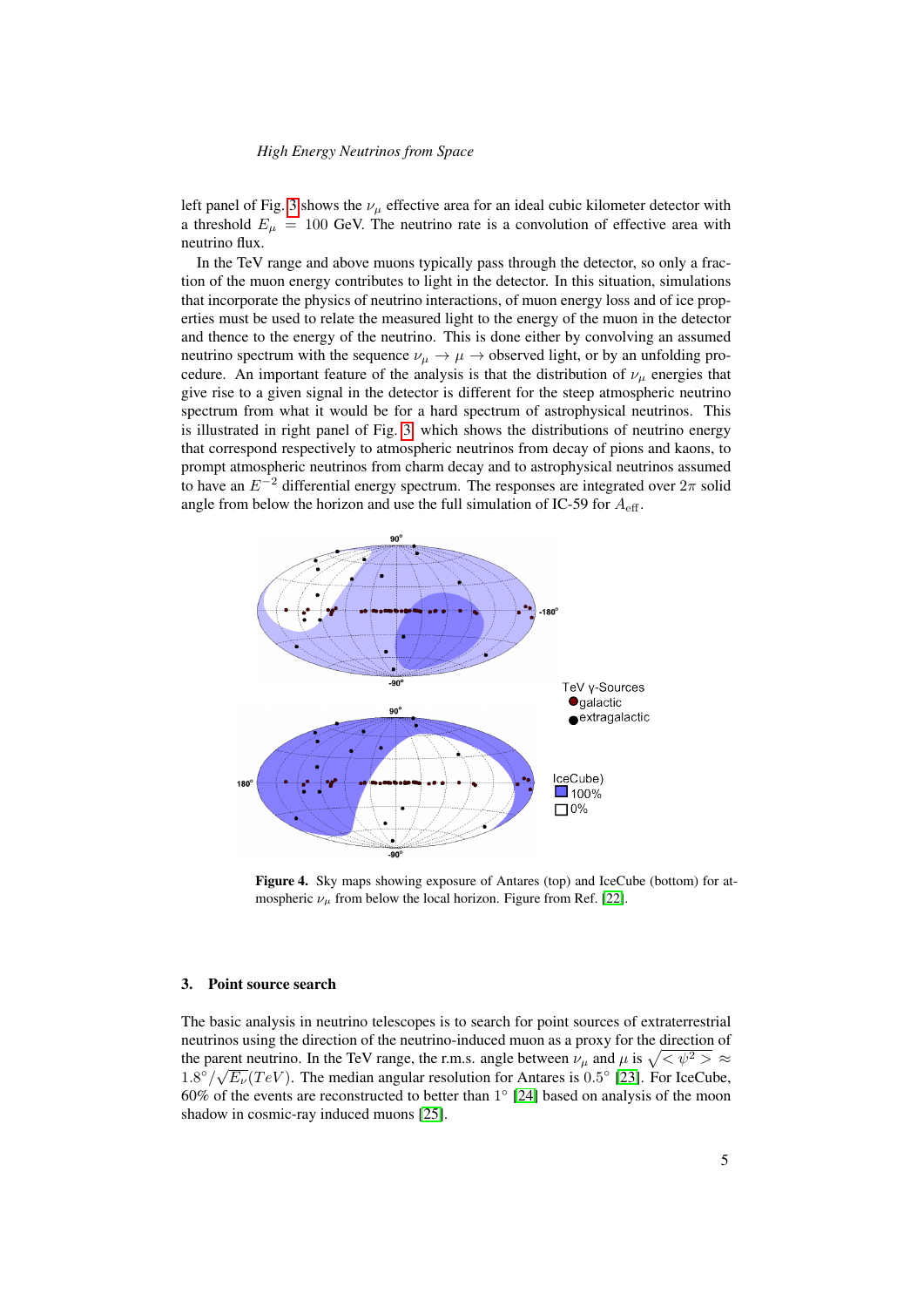

<span id="page-5-0"></span>**Figure 5.** Left: Sensitivity of Antares and IceCube (IC-40) for point sources of  $\nu_{\mu}$ (lines) and limits for pre-selected sources (points) as a function of declination. Figure from Ref. [\[26\]](#page-14-17). Right: Color scale in angle and energy space for the neutrino point source search in IceCube (not including DeepCore).

An important difference between IceCube and the Antares location at Northern midlatitudes is exposure, as shown in Fig. [4](#page-4-0) from Ref. [\[22\]](#page-14-13). In particular, the central region of the Galaxy is not visible in upward going events from the South Pole. The sensitivity of Antares and IceCube for point sources is shown by the lines in Fig. [5.](#page-5-0) In this plot the sensitivity is shown for IceCube running with 40 strings installed in 2008-2009 (IC-40). The individual points are limits on preselected sources, which include galactic objects including supernova remnants as well as potential extragalactic sources such as active galactic nuclei (AGN). The point-source list for IC-40 includes 13 galactic sources and 30 extragalactic sources. Among the galactic sources targeted are several supernova remnants. The extragalactic candidates are mostly active galaxies.

For the Northern sky the larger IceCube detector is by far the most sensitive. Upper limits on specific point sources of neutrinos in the Northern sky from IceCube are currently less than  $10^{-11}$  cm<sup>-2</sup>s<sup>-1</sup>TeV<sup>-1</sup>. The sensitivity to point sources is approaching the level of  $10^{-12}$  cm<sup>-2</sup>s<sup>-1</sup>TeV<sup>-1</sup> [\[27\]](#page-14-18) at which TeV gamma rays are seen from some blazars (e.g. Mrk 401 [\[28\]](#page-14-19)).

IceCube extends the search for point sources to Southern declinations by raising the energy threshold to reduce the high background of downward atmospheric muons. The sensitivity and limits from IC-40 from the Southern sky are included in the left panel of Fig. [5.](#page-5-0) The right panel of Fig. [5](#page-5-0) shows the energy response of IceCube with 59 strings (IC-59) as a function of declination. For upward neutrinos from the Northern hemisphere the limits apply to  $\nu_{\mu}$  energies in the TeV to PeV energy range. For events from above in IceCube (Southern sky) the relevant energy range is approximately two orders of magnitude higher (100 TeV to 100 PeV).

With data from 2010 and later it will be possible to extend the search for neutrinos in the Southern hemisphere to lower energy by using the DeepCore subarray of IceCube. In the final construction years of IceCube eight specially equipped strings were deployed to provide a more densely instrumented sub-array in the center of IceCube called DeepCore. Each of these strings has 60 DOMs, 50 of which are between depths of 2100 and 2450 m, which is below the main dust layer at the South Pole. The DeepCore sub-array is defined to include the bottom half of the central string of IceCube as well as the lower DOMS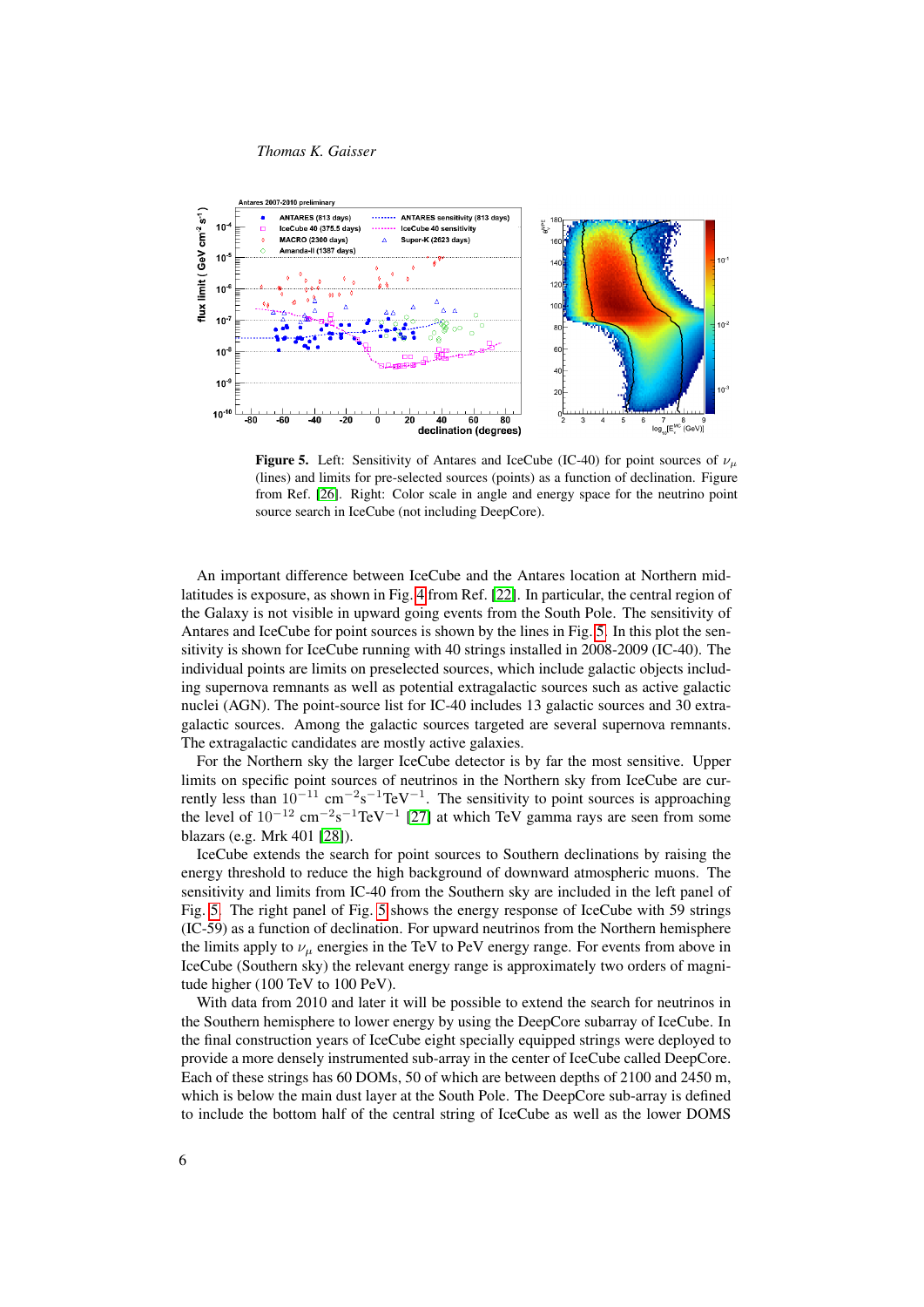on six surrounding standard strings. Typical spacing between strings in DeepCore is 75 m as compared to 125 m between standard strings. The spacing between DOMs on the 8 special strings is 7 m. One of the main motivations is to provide an inner fiducial volume surrounded by at least three rings of standard IceCube strings and thirty layers of DOMs above to provide a veto against atmospheric muons and allow for TeV neutrino astronomy in the Southern sky. This and other goals of DeepCore are described in Ref. [\[11\]](#page-14-2).

## 4. Flaring, transient and gamma-ray burst sources

A correlation in space or time (or both) with a source observed electromagnetically would enhance the likelihood that the observed neutrinos are of astrophysical origin. Two strategies are used in IceCube to pursue this option. One is to send alerts for follow-up by other instruments when an apparently significant grouping of neutrinos is seen. The potential signal could be two or more neutrinos from the same direction within a short time window or a sequence of events from a targeted source that exhibits flares in the electromagnetic spectrum, for example. Currently alerts are sent from IceCube to ROTSE and the Palomar Transient Factory and SWIFT [\[29\]](#page-14-20). Arrangements for sending alerts to the Northern hemisphere gamma-ray telescopes MAGIC and VERITAS are also in preparation. These multi-messenger agreements lead to the possibility that a neutrino signal could be associated with an identified type of object, such as a supernova explosion or a flaring AGN. Limits obtained from the follow up with ROTSE [\[30\]](#page-14-21) are described in Ref. [\[31\]](#page-14-22).

Going the other direction, IceCube can follow up potentially interesting astrophysical events such as nearby supernovae [\[32\]](#page-14-23) or flares from likely cosmic accelerators [\[33\]](#page-14-24). A general search for short-term increases in rates of neutrinos from flaring sources is also done [\[34\]](#page-14-25). The most important result achieved from a catalog of events is the search for neutrinos associated with gamma-ray bursts (GRB) [\[35\]](#page-14-26). Recently data sets from two years of IceCube while the detector was still under construction (IC-40 and IC-59) have been combined to obtain a significant limit on models [\[36\]](#page-14-27) in which GRBs are the main source of extragalactic cosmic rays. In total 215 GRBs reported by the GRB Coordinated Network between April 5, 2008 and May 31, 2010 in the Northern sky were included in the search. No neutrino was found during the intervals of observed gamma-ray emission.

To set limits on the model [\[36\]](#page-14-27), the expected neutrino spectrum was calculated for each burst based on parameters derived [\[37\]](#page-14-28) from features in the spectrum of the GRB. In particular, a break in the observed photon spectrum marks the onset of photo-pion production by accelerated protons interacting with intense radiation fields in the GRB jet. The neutrinos come from the decay of charged pions. Given a predicted neutrino spectrum, the expected number of events was calculated for each burst. The normalization of the calculation is provided by the assumptions that a fraction of the accelerated protons escape and provide the ultra-high energy cosmic rays. In the simplest case, the UHECR are injected as neutrons from the same photo-production processes in which the neutrinos are produced [\[38\]](#page-14-29). With this normalization, 8 neutrinos are expected in 215 GRBs and none are observed. Fig. [6](#page-7-0) shows the resulting limits along with the original prediction of Waxman and Bahcall [\[36\]](#page-14-27). A model-independent search was also carried out, simply looking for neutrinos within  $10^{\circ}$  in an expanding time window up to several hours around the time of each burst. Again, no correlated neutrinos were found.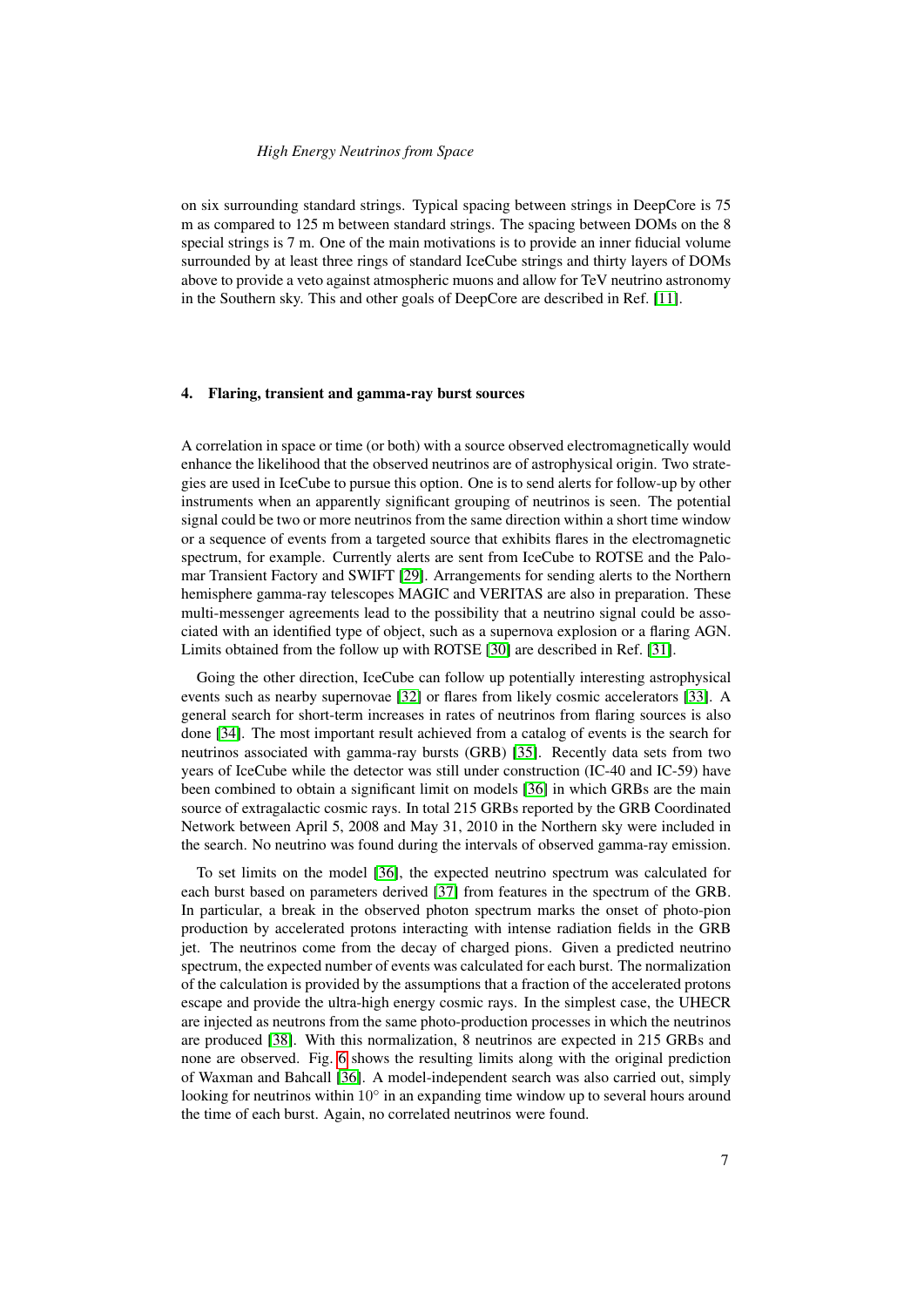

<span id="page-7-0"></span>Figure 6. Limits on neutrinos from GRB with expected spectra calculated from Ref. [\[37\]](#page-14-28). Figure is from Ref. [\[29\]](#page-14-20).

# 5. All-sky survey with  $\nu_{\mu}$

It is important also to search for an excess of astrophysical neutrinos from the whole sky at high energy above the steeply falling background of atmospheric neutrinos. The Universe is transparent to neutrinos, so the flux of neutrinos from sources up to the Hubble radius may be large [\[39\]](#page-14-30). A specific estimate based on the density of AGNs [\[40\]](#page-14-31) is that the event rate from the whole sky should be a factor 20 larger than from a single AGN. Limits from AMANDA [\[8\]](#page-13-7), Antares [\[9\]](#page-14-0) and IceCube [\[41\]](#page-14-32) are shown in Fig. [7.](#page-8-0) The current limit from the 40-string version of IceCube is now below the original Waxman-Bahcall bound [\[43\]](#page-14-33).

The limit is obtained by fitting the distribution of light in the detector from upward moving muons to parameters that describe an assumed neutrino spectrum consisting of

- "conventional"atmospheric muon neutrinos from decay of charged pions and kaons;
- "prompt" atmospheric neutrinos, mainly from decay of charmed hadrons with a spectral shape taken from Ref. [\[44\]](#page-14-34); and
- an assumed astrophysical flux with a hard  $E^{-2}$  differential energy spectrum.

The atmospheric neutrino flux used in this analysis [\[41\]](#page-14-32) is a simple power-law extrapolation of the calculation of Ref. [\[42\]](#page-14-35). Its normalization is treated as a free parameter in fitting the data in Ref. [\[41\]](#page-14-32), which is shown as a slightly curved band that extends from 0.33 to 84 TeV in Fig. [7.](#page-8-0) The other experimental results on the high-energy flux of atmospheric  $\nu_{\mu} + \bar{\nu}_{\mu}$  in Fig. [7](#page-8-0) are from AMANDA [\[45,](#page-14-36) [46\]](#page-14-37) and IceCube-40 [\[47\]](#page-14-38). All the atmospheric neutrino spectra shown here are averaged over angle. The unfolding analy-sis of Ref. [\[47\]](#page-14-38) extends to  $E_{\nu} \approx 400$  TeV. The integral limit on astrophysical neutrinos shown for IceCube-40 in Fig. [7](#page-8-0) assumes a hard,  $E^{-2}$  spectrum. For this reason, the bound applies at much higher neutrino energies (35 TeV to 7 PeV) than the observed spectrum of atmospheric neutrinos.

As discussed in Ref. [\[48\]](#page-14-39), one of the difficulties of searching for an astrophysical contribution at the level of the Waxman-Bahcall limit is that the atmospheric background in the relevant energy range above 100 TeV is not well known. Standard calculations of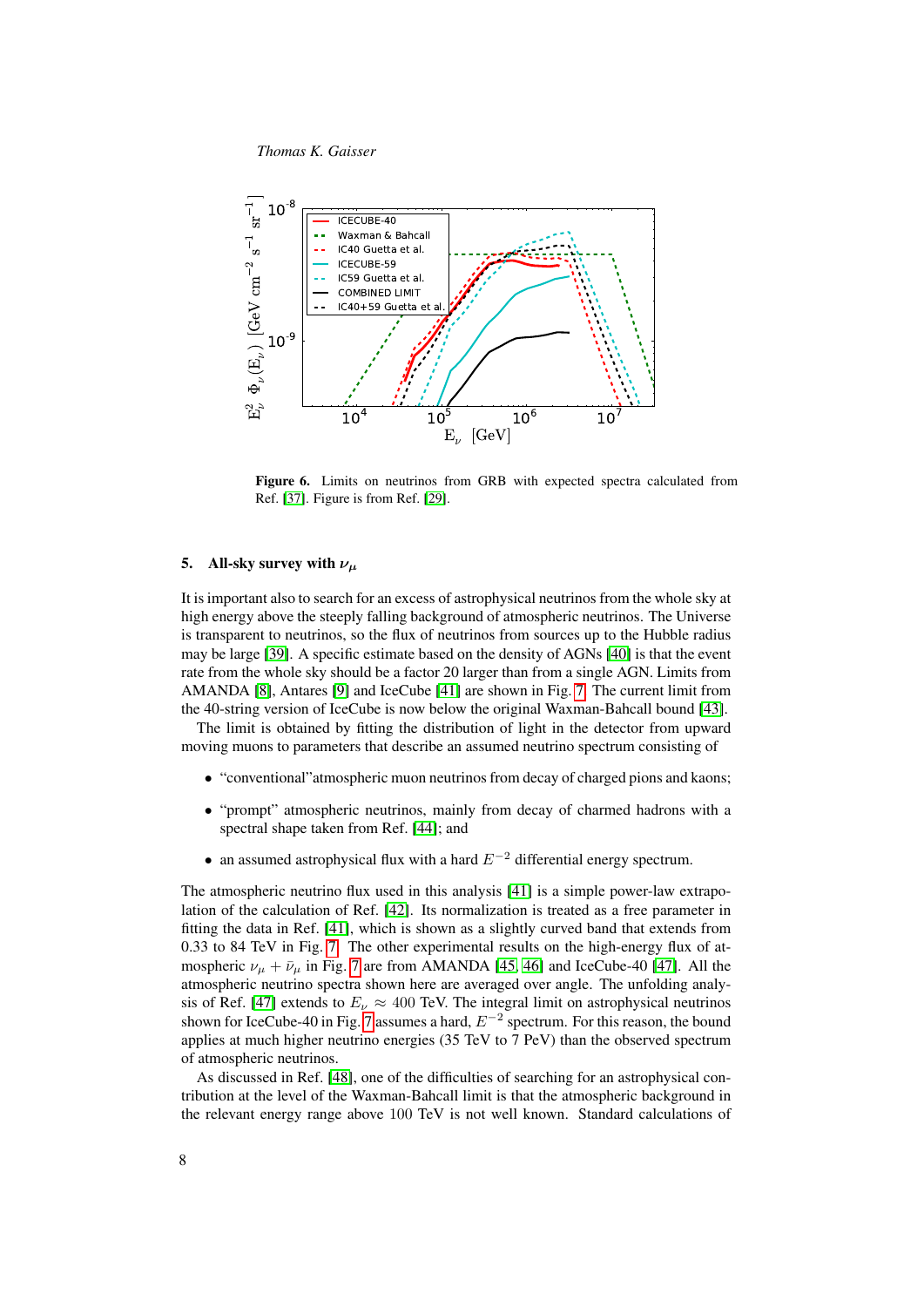

<span id="page-8-0"></span>Figure 7. Horizontal lines show limits on an  $E^{-2}$  spectrum of astrophysical muon neutrinos from AMANDA-II [\[8\]](#page-13-7), Antares [\[9\]](#page-14-0) and IceCube [\[41\]](#page-14-32). The limits are shown along with measurements of the flux of atmospheric muon neutrinos and anti-neutrinos. The plot is from Ref. [\[41\]](#page-14-32) where full references are given.

conventional atmospheric neutrinos [\[42,](#page-14-35) [49\]](#page-14-40) extend only to 10 TeV. In addition, the level of prompt neutrinos, which are expected to become important somewhere above 100 TeV is highly uncertain. The current IceCube limit appears already to rule out the highest prediction for charm [\[50\]](#page-14-41).

#### 6. Implications

The Waxman-Bahcall bound is an upper limit to the intensity of neutrinos which holds if the neutrinos are produced in the same sources that produce the extra-galactic cosmic rays. For this to occur, the accelerated protons must be able to escape from the sources, either directly or as neutrons created by  $p + \gamma \rightarrow \Delta^+ \rightarrow n + \pi^+$ . For GRB, escape (at least of the neutrons) is likely because of the rapid expansion, as discussed in Ref. [\[38\]](#page-14-29). In the case of AGNs, Waxman and Bahcall [\[43\]](#page-14-33) show that the existence of TeV photons from blazars guarantees that the density of electromagnetic radiation is such that EeV nucleons can indeed escape, so the bound applies to AGNs as well as GRBs. If protons are trapped in the acceleration region by the turbulent magnetic fields needed to make the acceleration process work, then the bound may be related to an estimate of the expected level of neutrino production. In this scenario, the high energy protons lose energy by photo-pion production, while the neutrons escape and decay to protons to become ultrahigh energy cosmic rays (UHECR). The neutrinos from the pion decay are then related by kinematics to the UHECR. Another consequence is that the UHECR would be protons.

This scenario could be realized in jets of GRB and of AGN if acceleration occurs in internal shocks in the jets. As IceCube limits become increasingly strong, this class of models is constrained. A generic alternative could be that the UHECR are accelerated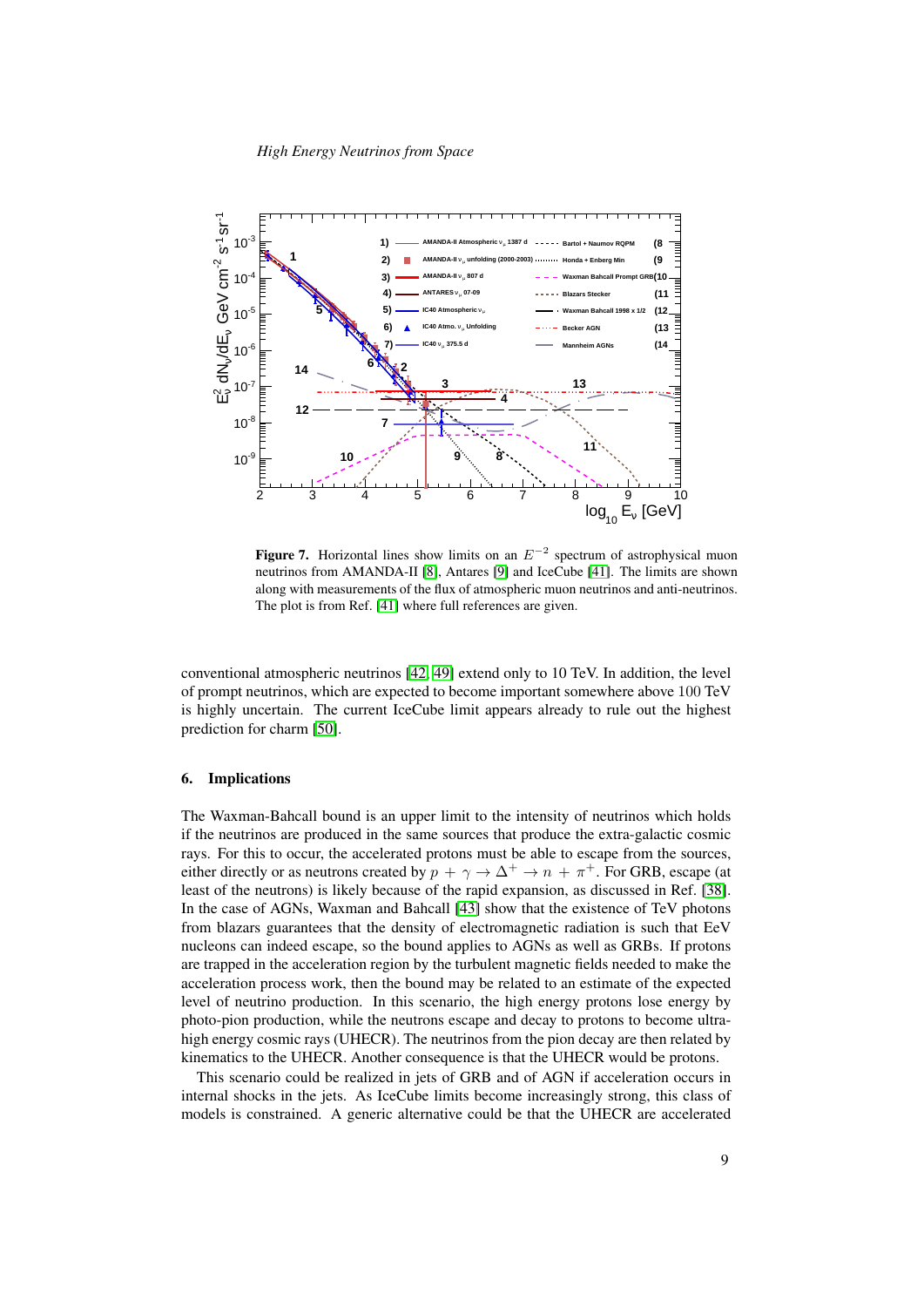outside the jets, for example at the termination shocks of AGNs. In this case the composition of the extragalactic cosmic rays would depend on the ambient medium, and the level of neutrino production would be contingent on the density of the surrounding medium and correspondingly low.



<span id="page-9-0"></span>Figure 8. Collection of limits on cosmogenic and ultra-high energy neutrinos. The plot is based on Ref. [\[53\]](#page-14-42) where full references are given. The extra curve included here, labeled *IC-40 UHE (preliminary)* is from Ref. [\[54\]](#page-14-43).

#### 7. Cosmogenic neutrinos

Independent of the level of neutrino production in cosmic sources, there will be production of neutrinos from

$$
p + \gamma_{\rm CMB} \to \Delta^+ \to n + \pi^+ \to \nu_\mu \; (\to p + \pi^0 \to \gamma \gamma)
$$

provided only that there are protons above the threshold of  $\sim 5 \times 10^{19}$  eV from sources distributed throughout the Universe. Photons are produce in the neutral pion channel of the same process. These photons would undergo cascading and contribute to the background of diffuse gamma-rays measured by the Fermi Satellite [\[51\]](#page-14-44), which leads to an upper limit on the spectrum of cosmogenic neutrinos. This limit is now at the level where no more than approximately one event per year would be expected in the full IceCube [\[52\]](#page-14-45).

Limits from IC-40 [\[53\]](#page-14-42) and other detectors are collected in Fig. [8.](#page-9-0) The limits are for the sum of three flavors assuming equal contributions from each flavor. Both differential and integral limits are shown. Differential limits are obtained by assuming an  $E^{-2}$  spectrum over a logarithmic bin of energy and calculating the limit for the each bin. The shapes of the curves then indicate the energy response of each detector. The limits for a full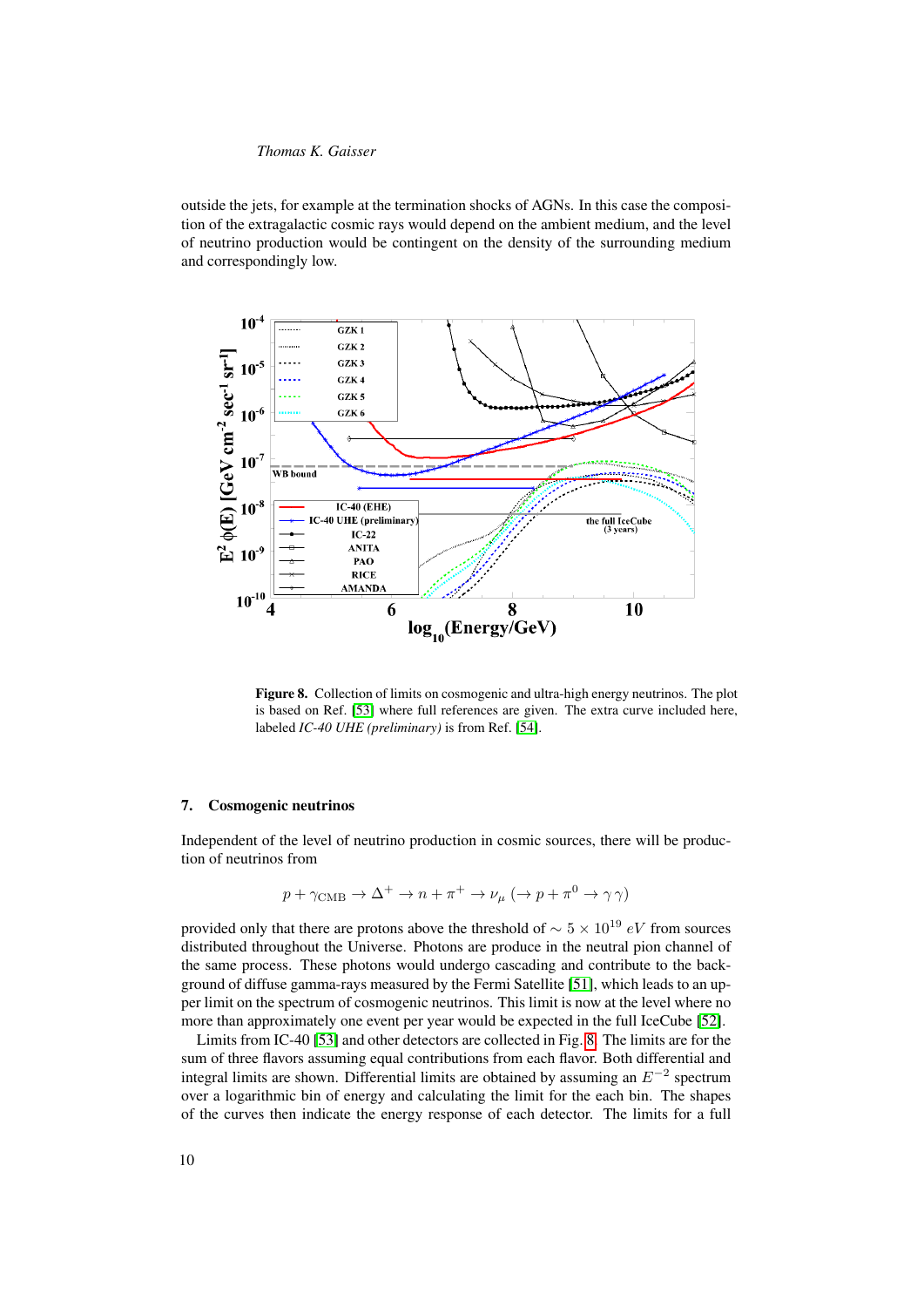$E^{-2}$  neutrino spectrum are shown as straight lines in the plot. The most precise result is to calculate the expected signal for each flux model and state the corresponding limit or expectation. For example, for the flux of Ref. [\[52\]](#page-14-45) the expected number of events is 0.43 for IC-40 detector, which was half the size of the completed IceCube.

The ANITA detector [\[55\]](#page-15-0) is designed to look for neutrino interactions in the ice while flying in a circumpolar pattern in long duration balloon flights above Antarctica. From its altitude of  $\approx 35$  km, an array of antennas scans  $\approx 10^6$  square kilometers of ice looking for radio pulses produced by Cherenkov radiation from the cascade generated by the neutrino interaction in the ice. The radio pulse from a downward slanting neutrino would be reflected from the ice-rock interface and therefore identifiable by its vertical polarization. One neutrino candidate was detected in the second flight of ANITA [\[56\]](#page-15-1), which was aloft for 31 days. ANITA also sees horizontally polarized events which are interpreted as air showers with cosmic-ray energies of  $\sim 10^{19}$  eV that generate a radio signal by geo-synchrotron radiation [\[57\]](#page-15-2). A third flight of ANITA is planned for 2012/13.

The Auger detector is sensitive to neutrinos with energies in the EeV range [\[58\]](#page-15-3). The signal of a neutrino would be a horizontal air shower with a normal electromagnetic component from a neutrino interaction near the detector. Horizontal air showers produced by cosmic rays would have originated far away so that the electromagnetic component would be absorbed leaving mostly muons at the detector. With a surface area of  $3000 \text{ km}^2$  the volume of air directly over the array is equivalent to  $\approx 30 \text{ km}^3$  of water. However, the array is most sensitive (by a factor of about five [\[59\]](#page-15-4)) to Earth skimming charged current interactions of  $\nu_{\tau}$  in which a tau emerges from the nearby mountain and initiates an air shower over the array when it decays. The expected number of cosmogenic neutrino events expected in several year is 0.71 for the Earth skimming channel and 0.14 for the near horizontal air shower channel [\[59\]](#page-15-4).

## 8. Cosmic-ray physics with IceTop

The surface array of IceCube consists of 81 stations with two ice Cherenkov tanks separated from each other by 10 meters. Each tank contains two downward facing DOMs with the PMT half of the DOM frozen into the ice. During deployment, the tanks were filled with water and then frozen in a controlled process to achieve clear ice free of bubbles. Tanks are lined with a diffusely reflecting material which scatters the Cherenkov light from charged particles back up toward the ice surface and the PMTs. The typical signal from a muon passing through the tank is 130 photo-electrons. One PMT is set at a lower gain than its partner so that the dynamic range of a tank is  $\approx 0.1$  to 1000 vertical equivalent muons. Figure [9](#page-11-0) is a preliminary measurement of the spectrum with IceTop in 2007 when there were 26 stations [\[60\]](#page-15-5).

The area enclosed by IceTop is approximately one  $km<sup>2</sup>$ , and the mean atmospheric overburden at the South Pole is  $680 \text{ g/cm}^2$ . Given its total area and the average spacing between stations of 125 m, IceTop covers an energy range from 300 TeV to just above 1 EeV. The aperture of the 3-dimensional array formed by and IceTop and the deep part of IceCube is  $\approx \frac{1}{3}$ km<sup>2</sup>sr. Together, the two parts of IceCube form a three-dimensional air shower array.

Figure [10](#page-11-1) shows a coincident event that is contained in both parts of the IceCube. The event has an energy of  $\approx 30$  PeV as estimated from the pulses in IceTop. Such at event would produce 35 to 100 muons with sufficient energy at production in the atmosphere to penetrate through IceCube. The actual number fluctuates from event to event, but these are average values expected for protons or iron nuclei respectively. A major goal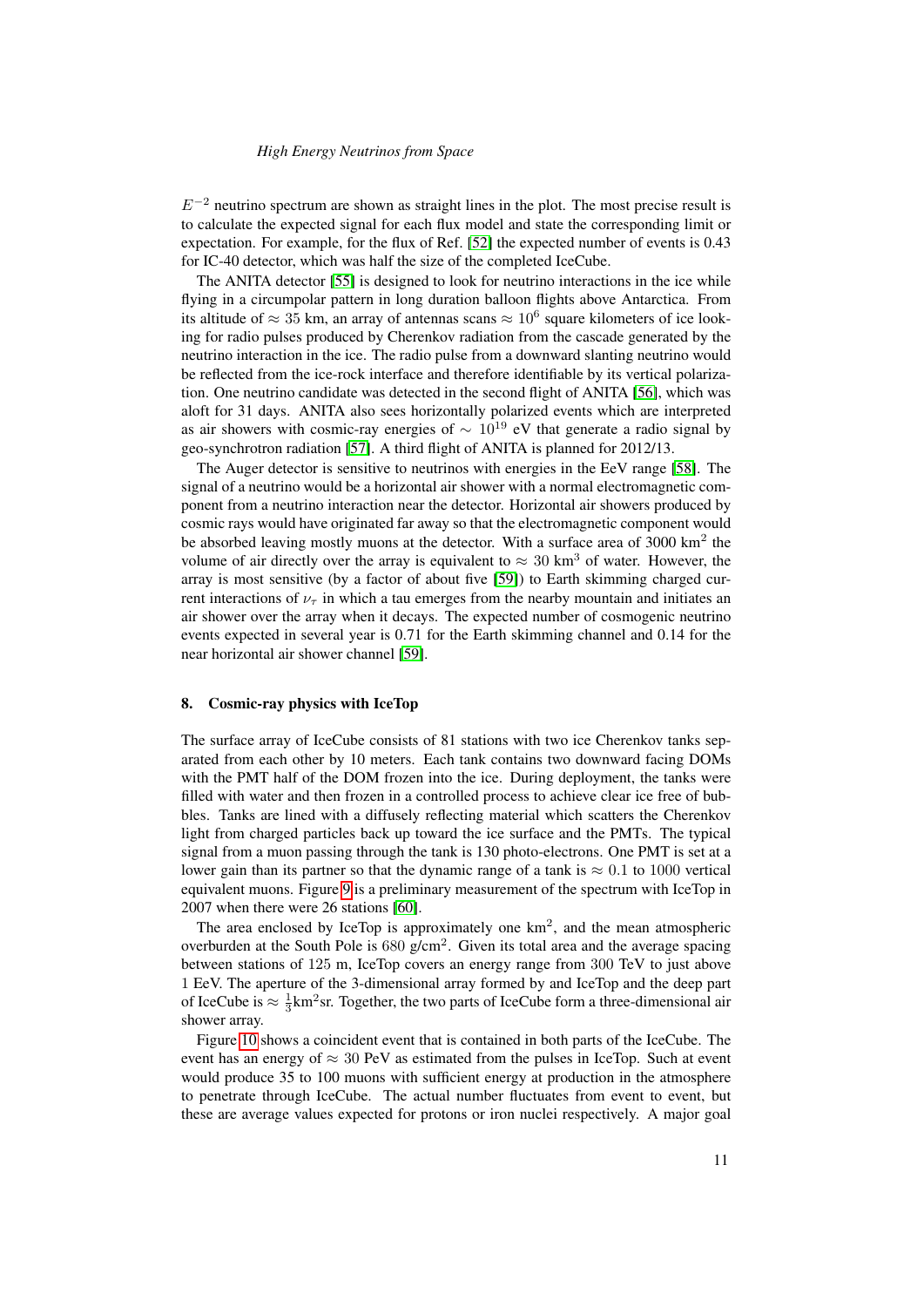*Thomas K. Gaisser*



<span id="page-11-0"></span>Figure 9. Preliminary measurement of the primary energy spectrum with IceTop in 2007 with 26 stations deployed. Figure from Ref. [\[61\]](#page-15-6).

of cosmic-ray studies with IceCube is to use the ratio of signal in the deep detector to shower energy estimated by IceTop to measure the primary composition up to the EeV range. A preliminary analysis with 21 days of data taken with IC-40 [\[62\]](#page-15-7) indicates an increase in the mean mass of the primary cosmic rays between 0.3 and 30 PeV. Analysis of a large sample of data from the completed detector to exploit its full capability depends on correcting for systematic seasonal effects, which is underway.



<span id="page-11-1"></span>Figure 10. Example of a coincident event contained in both parts of IceCube.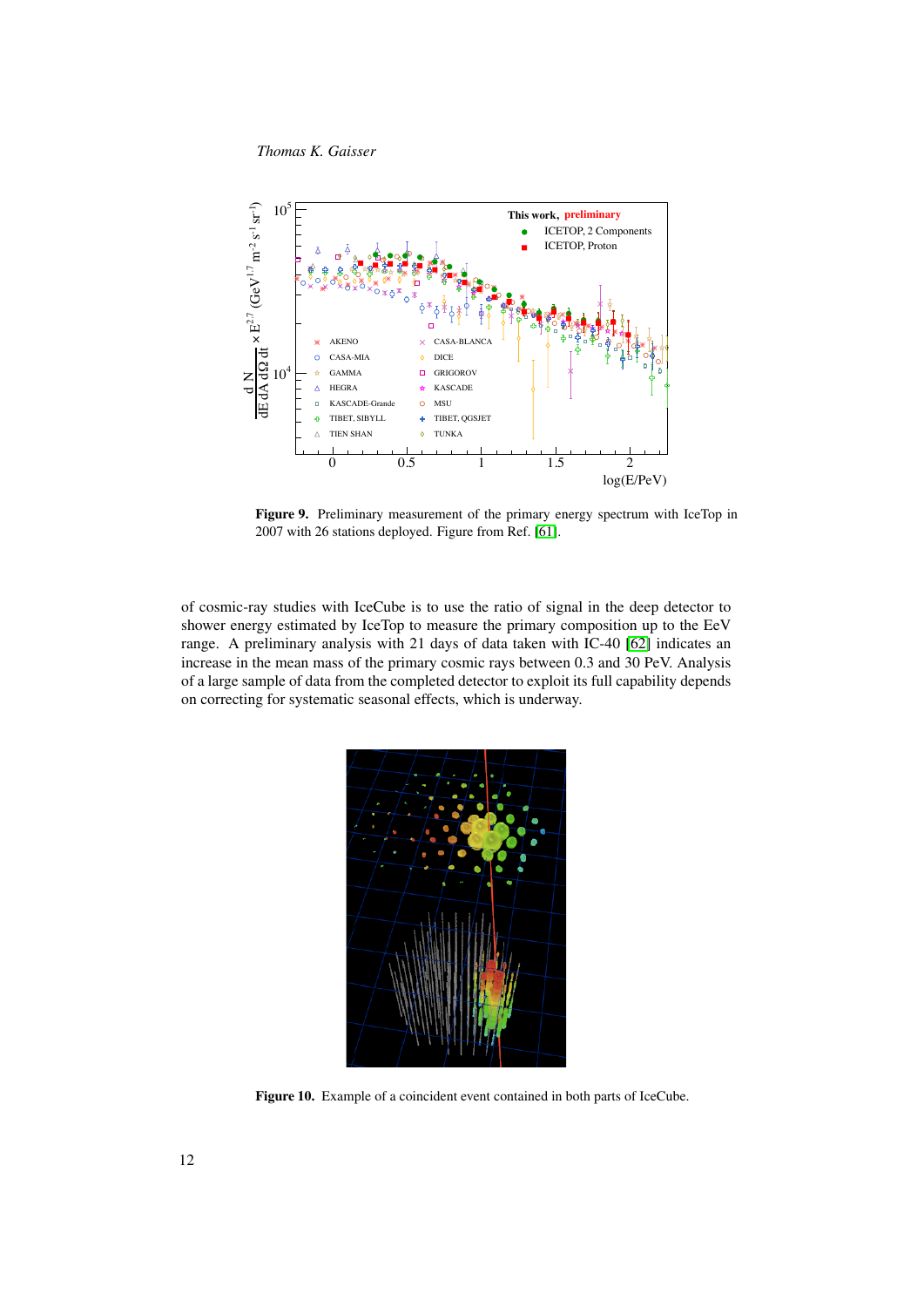#### 9. Conclusion and Outlook

So far the only extraterrestrial neutrinos detected are from Supernova 1987A [\[63,](#page-15-8) [64\]](#page-15-9) and from the Sun [\[17,](#page-14-8) [65\]](#page-15-10). Early predictions for high levels of astrophysical neutrinos at high energy have not been realized. Current limits from IceCube are beginning to exclude some models in which production of neutrinos is intimately connected with acceleration of the majority of ultra-high energy cosmic rays from extra-galactic sources. At the same time, the sensitivity of IceCube is approaching the level where signals are expected from some galactic sources after several years [\[40\]](#page-14-31). Realization of the proposals for KM3NeT [\[12\]](#page-14-3) and (or) GVD [\[15\]](#page-14-4) in the Northern hemisphere would provide full-sky coverage with cubic kilometer sensitivity for astrophysical neutrinos in the TeV range and above. In the meantime, ANTARES and Baikal continue to provide some level of complementary coverage as indicated in Fig. [4.](#page-4-0)

An important aspect of IceCube from the point of view of high energy physics is the possibility to use the atmospheric neutrino beam to search for hints of new particle physics [\[66\]](#page-15-11) that might show up as anomalies in the angular dependence or the energy spectrum of atmospheric neutrinos. This is possible because the large size of IceCube gives an unprecedented rate of some 100,000 neutrinos per year in the TeV range and above. Limits on violation of Lorentz invariance [\[67\]](#page-15-12) and on certain models of sterile neutrinos [\[68\]](#page-15-13) have already been published. The energy dependence of the neutrino cross section above accelerator energies is also of interest in this connection.

Another consequence of the large size of IceCube is the huge sample of cosmic-ray induced atmospheric muons. The event rate of almost 100 billion ∼TeV muons per year has already led to measurement in the Southern sky of cosmic-ray anisotropy at the level of  $10^{-4}$  [\[69\]](#page-15-14) and to new measurements of its small-scale structure [\[70\]](#page-15-15) and energy dependence [\[71\]](#page-15-16). Statistics are high enough to measure the spectrum of atmospheric muons to 100 TeV and somewhat higher [\[72\]](#page-15-17). This opens the possibility of measuring the prompt neutrinos from charm by a combination of angular dependence and seasonal variations [\[73\]](#page-15-18).

Other capabilities of IceCube include detection of neutrinos from galactic supernova explosions and sensitivity to neutrinos from dark matter annihilation. Rates above threshold in the DOMs are monitored continuously. A galactic supernova would show up as a sharp increase in the counting rate due to light produced near the DOMs by many interactions of ∼10 MeV neutrinos [\[74,](#page-15-19) [75\]](#page-15-20). This is possible because of the low counting rate  $(\approx 500 \text{ Hz})$  of DOMs in the ice. Similar monitoring of scalar rates in IceTop DOMs has already led to the observation of particles at ground level associated with a solar flare [\[76\]](#page-15-21). A sufficiently strong GRB could also show up as an increase in IceTop single tank rates.

Indirect searches for dark matter are done in two ways in IceCube. Neutrinos from WIMP annihilation in the Sun provide the most stringent limits on the spin-dependent WIMP-proton scattering cross section [\[77\]](#page-15-22). It is also possible to look for neutrinos from WIMP annihilation the Galactic halo (currently by looking for an angular excess in the edge of the galactic center region that is visible in the Northern sky [\[78\]](#page-15-23)).

An important aspect of IceCube is its ability to detect all flavors of neutrinos [\[79\]](#page-15-24). Although the largest event rate at high energy will be from charged current interactions of  $\nu_{\mu}$  because the long muon range, the other flavors are particularly important for several reasons. The background of atmospheric  $\nu_e$  is significantly lower at high energy than  $\nu_\mu$ . To be identified,  $\nu_e$  must interact inside the detector, which means their energies will be measured more accurately. Production of  $\nu_{\tau}$  by cosmic-ray interactions in the atmosphere is negligible, but, because of oscillations, they will be at the same level as  $\nu_{\mu}$  and  $\nu_{e}$  from astrophysical sources. Identification of events as  $\nu_{\tau}$  would therefore be a strong indication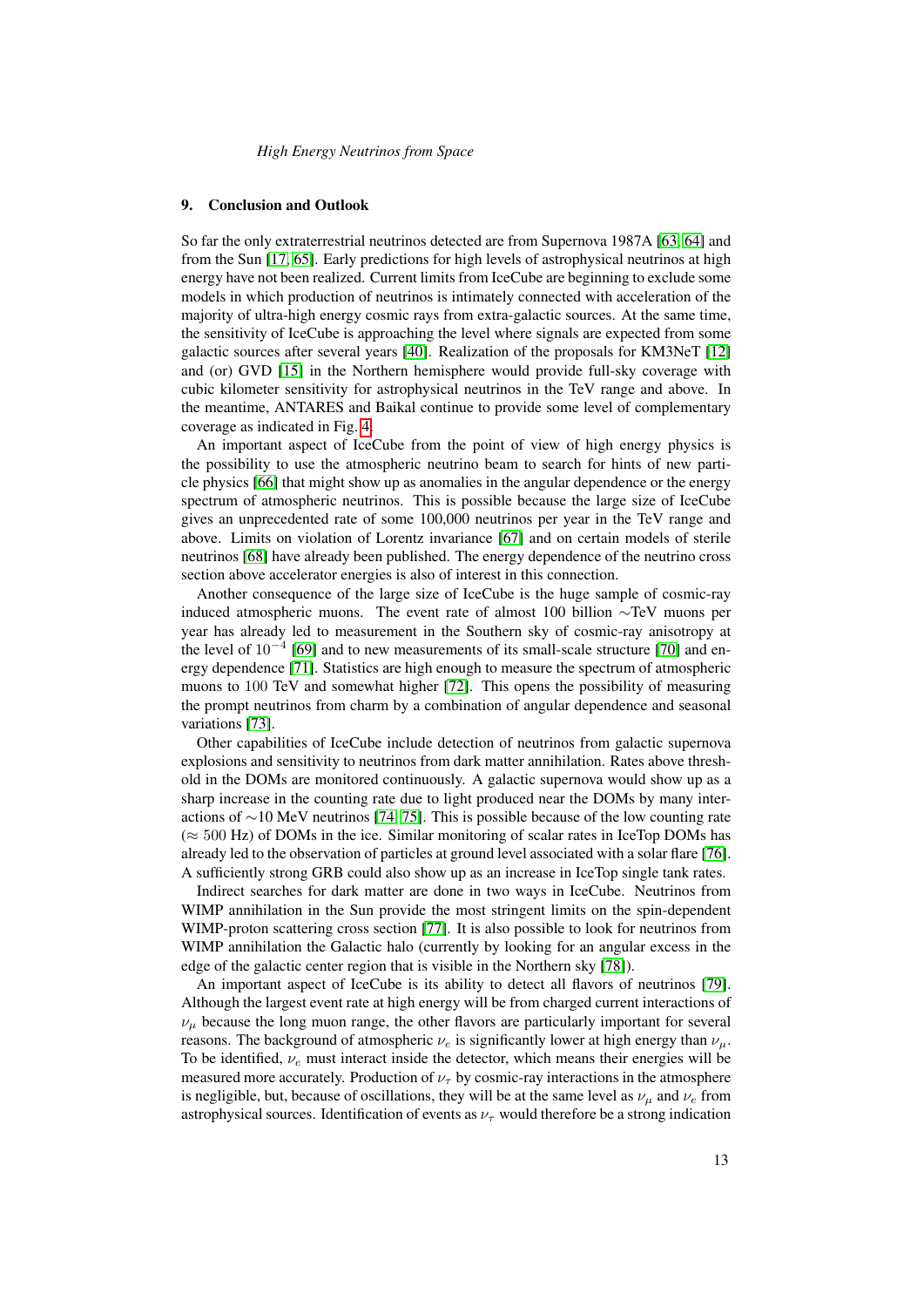of astrophysical origin.

Flavor identification hinges on identifying cascades in the detector, where a cascade is defined as a nearly isotropic burst of light. High energy muons produce cascades by bremsstrahlung and other stochastic loss processes, but they can be identified by the associated track. Charged current interactions of  $\nu_e$  as well as neutral current interactions of all flavors make isolated cascades. Cascades at the rate expected from atmospheric neutrinos have already been detected in the sub-TeV range with DeepCore [\[80\]](#page-15-25). Depending on their energy,  $\nu_{\tau}$  would be identified as a single (perhaps elongated) cascade, a "dou-ble bang" event [\[81\]](#page-15-26) or a cascade associated with the track of a  $\tau$ -lepton either before or after the cascade depending on whether the cascade is from the lepton decay or the neutrino interaction. The  $\tau$  track would have lower brightness than a muon track of similar energy. In addition, the  $\nu_{\tau}$  channel is amplified by regeneration in the Earth through  $\nu_{\tau} \rightarrow \tau \rightarrow \nu_{\tau}$  [\[82,](#page-15-27) [83\]](#page-15-28). It is interesting to note that the cascade-like events generated primarily by  $\nu_e$  and  $\nu_\tau$  give significant contributions to the limits obtained for  $E_\nu > 1 \text{ PeV}$ in IceCube [\[53,](#page-14-42) [54\]](#page-14-43), as shown in Fig. [8.](#page-9-0)

For the future there are new efforts that push toward larger exposure at the highest energies as well as plans for increasing the sensitivity at low energy. The KM3NeT project aims for a substantial increase in sensitivity compared to IceCube, with emphasis on the galactic center region. The Askaryan Radio Array (ARA) project has the aim of building a detector capable of detecting about 100 cosmogenic neutrinos at the level allowed by the diffuse gamma-ray limit of Fermi [\[52\]](#page-14-45). The first test set up for ARA was deployed next to IceCube in January, 2011. Radio antennas will be deployed in shallow holes ( $\approx 200$  m) starting in the current (2011/2012) Antarctic seasons to detect Askaryan radio emission from neutrinos [\[84\]](#page-15-29). There is also a proposal for a radio air shower test array (RASTA) to determine the feasibility of expanding the surface air shower coverage by an order of magnitude [\[85\]](#page-15-30).

In the low-energy direction, there is a proposal to lower the energy threshold of the current DeepCore to  $< 10$  GeV by deploying 18 to 20 strings inside the DeepCore volume [\[86\]](#page-15-31). This extension (called PINGU) would enhance the capability of IceCube for neutrino oscillation studies and for low energy neutrinos from the galactic center region in the Southern sky. There is also ongoing discussion of the possibility of making megaton scale proton decay detector in the deep center of IceCube, which would require much denser coverage [\[87\]](#page-15-32).

# Acknowledgments

This work is support in part by the U.S. National Science Foundation. I thank Gisela Anton and Paschal Coyle for providing information about Antares. I am grateful to several colleagues in IceCube for their contributions of figures and for improvements in the text.

#### References

- <span id="page-13-0"></span>[1] F. Stecker, Astrophys. J. 228, 919 (1979).
- <span id="page-13-1"></span>[2] K. Greisen, Phys. Rev. Letters **16**, 748 (1966).
- <span id="page-13-2"></span>[3] G.T. Zatsepin & V.A. Kuz'min, Sov. Phys. JETP Lett. 4, 78 (1966).
- <span id="page-13-3"></span>[4] J.L. Puget, F.W. Stecker & J.H. Bredekamp, Astrophys. J. 205, 638 (1976).
- <span id="page-13-4"></span>[5] G. Decerprit & D. Allard, Astron. Astrophys. 535, A66 (2011).
- <span id="page-13-5"></span>[6] "Cosmic rays," T.K. Gaisser & Todor Stanev in *Reviews of Particle Physics*, K. Nakamura et al. (Particle Data Group), J. Phys. G 37, 075021 (2010). [\(http://pdg.lbl.gov/2010/reviews/rpp2010-rev-cosmic-rays.pdf](http://pdg.lbl.gov/2010/reviews/rpp2010-rev-cosmic-rays.pdf) ).
- <span id="page-13-6"></span>[7] V.A. Balkanov et al., Astropart. Phys. **12**, 75 (1999).
- <span id="page-13-7"></span>[8] R. Abbasi et al. (IceCube Collaboration) Phys. Rev. D 79, 062001 (2009).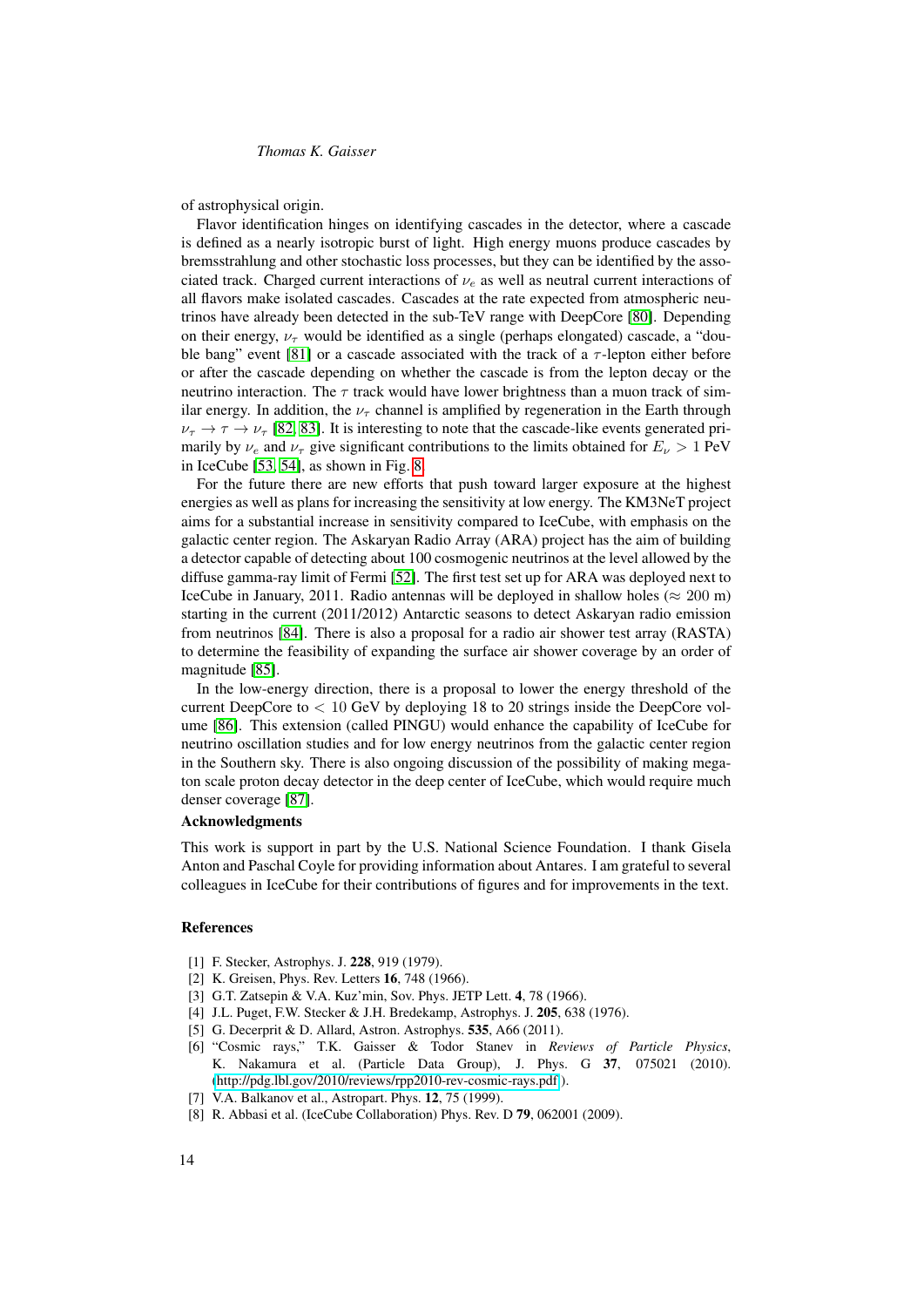- <span id="page-14-0"></span>[9] M. Ageron et al (Antares Collaboration) [arXiv:1104.1607v](http://arxiv.org/abs/1104.1607)2.
- <span id="page-14-1"></span>[10] H. Kolanoski (for the IceCube Collaboration) Highlight talk, 32nd Int. Cosmic Ray Conf. (Beijing, 2011).
- <span id="page-14-2"></span>[11] R. Abbasi et al. (IceCube Collaboration) [arXiv:1109.6096.](http://arxiv.org/abs/1109.6096)
- <span id="page-14-3"></span>[12] U. Katz, Nucl. Inst. Meth. A 567, 457 (2006). See also KM3NeT Technical Design Report at <http://www.km3net.org/TDR/>
- <span id="page-14-5"></span>[13] S. Aiello et al. Astropart. Phys. **33**, 263 (2009).
- <span id="page-14-6"></span>[14] P.A. Rapidis (for the NESTOR Collaboration) Nucl. Instrum. Meth. A 602, 54 (2009).
- <span id="page-14-4"></span>[15] V. Ayutdinov (for the Baikal Collaboration) [arXiv:0811.1110](http://arxiv.org/abs/0811.1110)
- <span id="page-14-7"></span>[16] Y. Fukuda et al. (Superkamiokande Collaboration) Phys. Rev. Letters 81, 1562 (1998).
- <span id="page-14-8"></span>[17] N. Jelley, A.B. McDonald & R.G.H. Robertson, Ann. Revs. Nucl. Part. Sci. 59, 431 (2009).
- <span id="page-14-9"></span>[18] [http://icecube.wisc.edu.](http://icecube.wisc.edu)
- <span id="page-14-10"></span>[19] R. Abbasi et al. (IceCube Collaboration) Nucl. Inst. Methods A 618, 139 (2010).
- <span id="page-14-11"></span>[20] R. Abbasi et al. (IceCube Collaboration) Nucl. Inst. Methods A 601, 294 (2009). [\(http://pdg.lbl.gov/2010/reviews/rpp2010-rev-cosmic-rays.pdf](http://pdg.lbl.gov/2010/reviews/rpp2010-rev-cosmic-rays.pdf) ).
- <span id="page-14-12"></span>[21] IceCube Collaboration (A. Schukraft & M. Walraff) Proc. 32nd Int. Cosmic Ray Conf. (Beijing, 2011) [arXiv:1111.2736.](http://arxiv.org/abs/1111.2736)
- <span id="page-14-13"></span>[22] Gisela Anton, (private communication to appear in Proc. Neutrino 2010).
- <span id="page-14-14"></span>[23] J.P. Gómez-González, to appear in Proc. of TeVPA 2011.
- <span id="page-14-15"></span>[24] T. Montaruli, to appear in Proc. Neutrino Telescopes, Venice, 2011.
- <span id="page-14-16"></span>[25] IceCube Collaboration (D.J. Boersma, L.E. Gladstone, J. Blumenthal & H. Stiebel) Proc. 32nd Int. Cosmic Ray Conf. (Beijing, 2011) [arXiv:1111.2741.](http://arxiv.org/abs/1111.2741)
- <span id="page-14-17"></span>[26] D. Dornic (for the Antares Collaboration) [arXiv:1111.0783.](http://arxiv.org/abs/1111.0783)
- <span id="page-14-18"></span>[27] R. Abbasi et al. (IceCube Collaboration), Ap. J. **732**, 18 (2011).
- <span id="page-14-19"></span>[28] M.K. Daniel (for the VERITAS Collaboration), Proc. of the 4th Heidelberg International Symposium on High Energy gamma-Ray Astronomy 2008, [arXiv:0810.0387.](http://arxiv.org/abs/0810.0387)
- <span id="page-14-20"></span>[29] A. Franckowiak (for the IceCube Collaboration), Proc. 2011 Fermi Symposium, eConf C110509 [\(arXiv:1111.0335\)](http://arxiv.org/abs/1111.0335).
- <span id="page-14-21"></span>[30] C.W. Akerlof et al. (ROTSE Collaboration) Publ. Astron. Soc. Pac. 115, 132 (2003).
- <span id="page-14-22"></span>[31] R. Abbasi et al. (IceCube Collaboration) & the ROTSE Collaboration, [arXiv:1111.7030.](http://arxiv.org/abs/1111.7030)
- <span id="page-14-23"></span>[32] R. Abbasi et al. (IceCube Collaboration) Astron. Astrophys. 527, A28 (2011).
- <span id="page-14-24"></span>[33] R. Abbasi et al. (IceCube Collaboration) [arXiv:1106.3484.](http://arxiv.org/abs/1106.3484)
- <span id="page-14-25"></span>[34] R. Abbasi et al. (IceCube Collaboration) [arXiv:2204.0075v](http://arxiv.org/abs/2204.0075)2 (accepted for publication in Astophys. J.).
- <span id="page-14-26"></span>[35] R. Abbasi et al. (IceCube Collaboration) Phys. Rev. Letters 106, 141101 (2011).
- <span id="page-14-27"></span>[36] E. Waxman & J.N. Bahcall, Phys. Rev. Letters **78**, 2292 (1997).
- <span id="page-14-28"></span>[37] D. Guetta et al., Astropart. Phys. **20**, 429 (2004).
- <span id="page-14-29"></span>[38] M. Ahlers, M.C. Gonzalez-Garcia & F. Halzen, Astropart. Phys. 35, 87 (2011).
- <span id="page-14-30"></span>[39] Paolo Lipari, Phys. Rev. D 78, 083011 (2008).
- <span id="page-14-31"></span>[40] F. Halzen, Astropart. Phys. (in press), [arXiv:1111.1131.](http://arxiv.org/abs/1111.1131)
- <span id="page-14-32"></span>[41] R. Abbasi et al. (IceCube Collaboration), Phys. Rev. D 84, 082001 (2011).
- <span id="page-14-35"></span>[42] M. Honda et al., Phys. Rev. D 75, 043006 (2007).
- <span id="page-14-33"></span>[43] Eli Waxman & John Bahcall, Phys. Rev. D 59, 023002 (1998).
- <span id="page-14-34"></span>[44] R. Enberg, M.H. Reno & I. Sarcevic, Phys. Rev. D 78, 043005 (2008).
- <span id="page-14-36"></span>[45] R. Abbasi et al. (IceCube Collaboration), Phys. Rev. D 79, 102005 (2009).
- <span id="page-14-37"></span>[46] R. Abbasi et al. (IceCube Collaboration), Astropart. Phys. 34, 48 (2010).
- <span id="page-14-38"></span>[47] R. Abbasi et al. (IceCube Collaboration), Phys. Rev. D 83, 012001 (2011).
- <span id="page-14-39"></span>[48] T.K. Gaisser (for the IceCube Collaboration), to appear in Proc. of RICAP 2011.
- <span id="page-14-40"></span>[49] G.D. Barr et al., Phys. Rev. D 70, 023006 (2004).
- <span id="page-14-41"></span>[50] E.V. Bugaev, et al., Il Nuovo Cimento 12 C, 41 (1989).
- <span id="page-14-44"></span>[51] A.A. Abdo et al., Phys. Rev. Lett. **104**, 101101 (2010).
- <span id="page-14-45"></span>[52] M. Ahlers et al., Astropart. Phys. **34**, 106 (2010).
- <span id="page-14-42"></span>[53] R. Abbasi et al. (IceCube Collaboration), Phys. Rev. D 83, 092003 (2011).
- <span id="page-14-43"></span>[54] *Searching for an Ultra High-Energy Diffuse Flux of Extraterrestrial Neutrinos with IceCube*